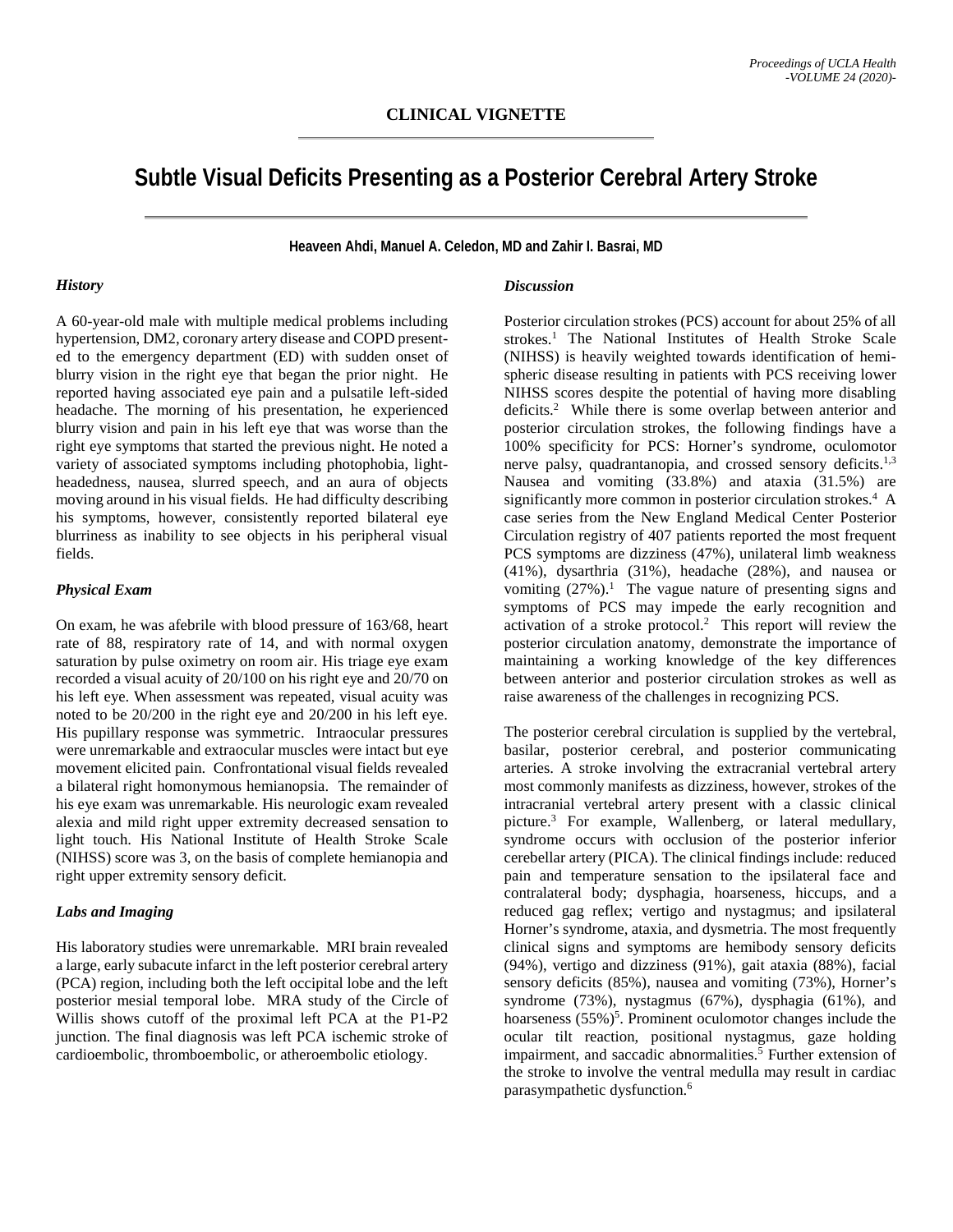Anterior spinal artery strokes manifest as medial medullary syndrome. Features include contralateral hemiparesis, contralateral proprioception deficits and ipsilateral hypoglossal nerve palsy. The most common clinical findings are motor dysfunction (91%) commonly manifesting as hemiparesis (68%), as well as sensory dysfunction (73%) which may manifest as paresthesia (55%) or impaired perception of vibration (48%), position (41%), touch (32%), temperature (22%), and pinprick  $(17\%)$ .<sup>7</sup> Additional findings include dysarthria (63%), vertigo and dizziness (59%), nystagmus  $(44%)$ , and dysphagia  $(29%)$ .<sup>6</sup> A study of 86 patients found the majority (76%) endured rostral medullary lesions while the rest had ventro-dorsal medullary lesions.<sup>7</sup> Of note, motor deficits, sensory deficits, and vertigo/dizziness are closely involved in ventral, middle, and dorsal medullary dysfunction, respectively.7 While ipsilateral hypoglossal nerve palsy is a fundamental component of the medial medullary syndrome triad, this study only found 3% with this and 10% presenting with contralateral tongue deviation.<sup>7</sup>

The basilar artery is most commonly occluded in the medial third portion (62.1%), followed by the proximal (39.1%) and distal  $(23%)$  thirds.<sup>8</sup> The intracranial vertebral artery is concurrently diseased in 75% of patients with basilar artery occlusion.8 A study of 85 patients found 62% of individuals experienced prodromal symptoms prior to the basilar artery occlusion.8 Forty-nine percent of these patients experienced vertigo and nausea while 33.9% experienced headache or neckache.<sup>9</sup> Impairment of the basilar artery manifests most commonly with bulbar and pseudobulbar signs (73.6%) and may also present with vertigo and dizziness (54%), hemiplegia (50.6%), cerebellar signs (49.4%), oculomotor abnormalities (44.8%), headache (41.4%), sensory deficits (39.1%), and nausea  $(34.5\%)$ .<sup>7</sup> The most common ocular abnormality is horizontal gaze paresis.<sup>9</sup> Locked-in syndrome, a feared complication of basilar artery occlusion resulting in pontine infarction is found in  $1-10\%$  of cases.<sup>8,9</sup> Occlusion of the distal basilar artery causes infarction of the midbrain, thalamus, temporal lobe, and occipital lobes, manifesting as a distinct clinical picture without any motor changes.<sup>10</sup> Individuals experience visual abnormalities, including impaired vertical gaze, hyperconvergence, skew deviation, and Collier sign, as well as behavioral changes such as somnolence, abulia, and hallucinations.3

PCA infarctions result in contralateral hemianopia with macular sparing as the macula is perfused by the middle cerebral artery. The Lausanne Stroke Registry include 117 patients with PCA strokes. The majority experienced visual abnormalities such as hemianopsia (67%), quadrantanopsia (22%), visual neglect (9.5%), visual agnosia (8.5%), bilateral visual field defects (7%), and prosopagnosia  $(6%)$ .<sup>11</sup> Other findings included memory impairment (17.5%), dysphasia (14.5%), motor deficits (12%), hallucinations (10%), dyslexia without dysgraphia (8.5%), sensory deficits (6.8%), color dysnomia (5%), and dyslexia with dyspgraphia (4%).<sup>12</sup> Some individuals may only present with behavioral changes such as hallucinations, confusion, agitation, and delirium.<sup>13</sup> Sensory deficits that result from PCA stroke are attributed to hypoperfusion of the thalamogeniculate and lateral posterior choroidal arteries that supply the ventrolateral thalamus.<sup>4</sup>

## *Clinical Course and Correlation of Imaging and Clinical Findings*

Our patient experienced a sudden, painful loss of peripheral vision in his right eye with a pulsatile, left-sided headache. The following morning, he presented to the ED with a painful loss of peripheral vision in his left eye. This acute presentation of right homonymous hemianopsia is consistent with a PCA stroke involving the left optic tracts, optic radiations, or occipital lobe.

On neurologic exam, our patient was also found to have alexia without agraphia, dysarthria, and decreased sensation to light touch on his right upper extremity. These findings are consistent with infarction of the left PCA affecting both the left occipital and temporal lobes. Alexia without agraphia occurs when PCA strokes impair blood supply from the dominant occipital lobe to the splenium of the corpus callosum.<sup>11</sup> Our patient is left-handed, which may lead to the assumption that he has right-brain dominance as handedness is contralaterally associated with brain dominance.<sup>14</sup> However, the majority of left-handed individuals, still exhibit left-brain dominance, explaining the alexia without agraphia in our patient with a left PCA stroke.<sup>15</sup> The New England Medical Center and the State of Qatar posterior stroke registries found 31% and 64% of posterior circulation infarcts present with dysarthria, which supports our patient's clinical finding.<sup>16</sup>

Diagnostic imaging further elucidated the extent of the PCA stroke. MRI demonstrates a large, early subacute infarct in the left PCA region, including both the left occipital lobe and the left posterior mesial temporal lobe. Fifty-three percent of homonymous hemianopsia cases are attributed to occipital lobe lesions, 35% to optic radiation lesions, and 7% to optic tract lesions.17 Our patient's presentation is consistent with prior case reports as imaging demonstrates impaired perfusion of the left occipital lobe and the left, lower optic radiations that travel through the left temporal lobe, resulting in right homonymous hemianopsia.

The patient's MRA revealed occlusion of the proximal left PCA near the P1 and P2 segments. This hypoperfusion of the territories supplied by the P1 and P2 segments explains the patient's dysarthria and decreased sensation to light touch on the right upper extremity. Because the P1 segment supplies the midbrain, interruption of blood flow can impact the corticobulbar tracts, manifesting as dysarthria.<sup>11</sup> The P2 segment branches into the posterior choroidal and thalamogeniculate arteries, which supply the ventrolateral thalamus.<sup>4</sup> A retrospective study found that 25% of patients with PCA infarcts had sensory deficits, with 73% of these deficits attributed to infarcts of the ventrolateral thalamus.<sup>4</sup>

Our patient's past medical history is significant for poorly controlled type 2 diabetes, hyperlipidemia, coronary artery